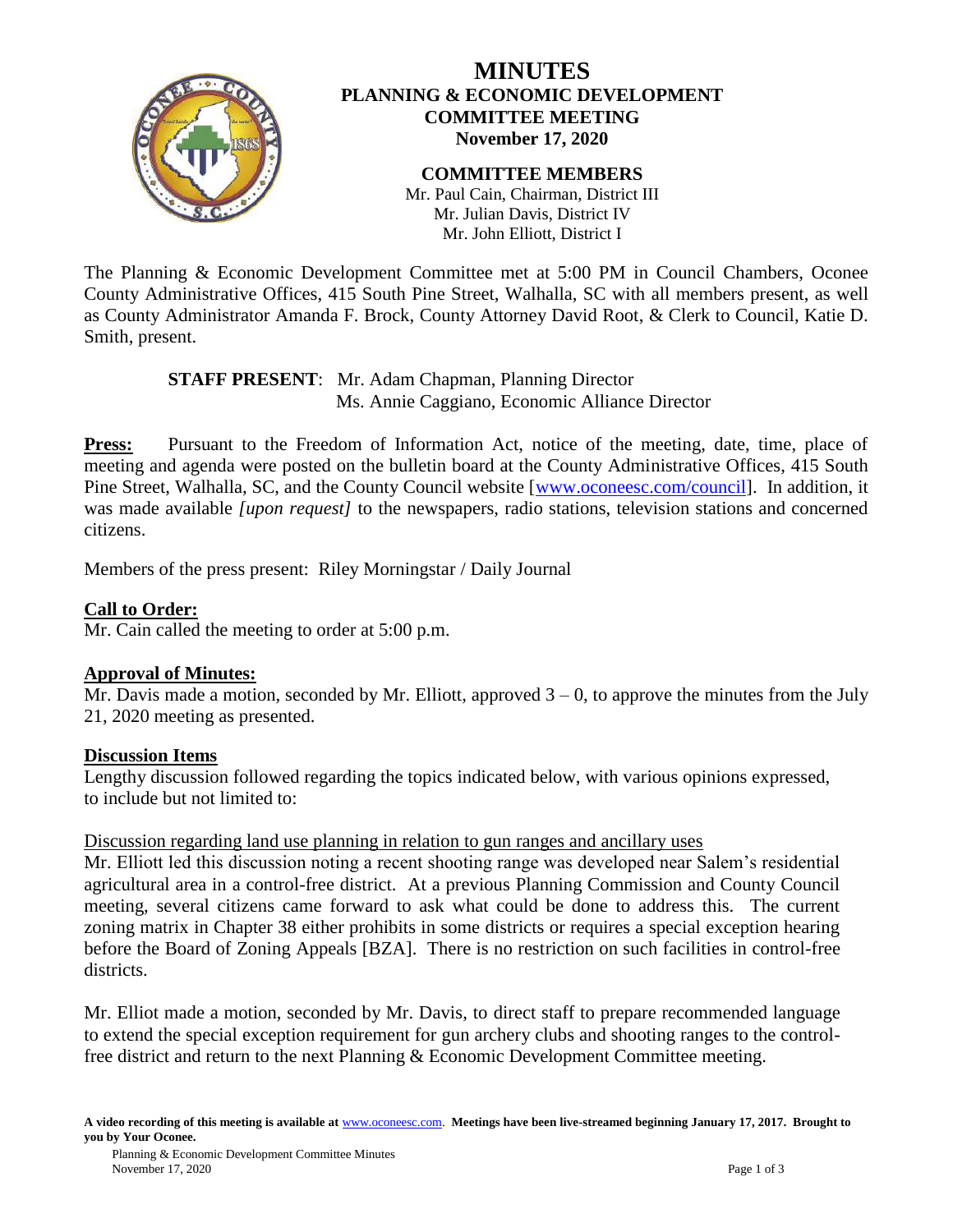Discussion continued to include:

- Shooting range will be located near agricultural and residential property
- Could potentially be noisy and unsafe
- Other areas in the County that are remote that a shooting range would be appropriate
- Suggested to meet with the landowners regarding concerns of the community

Regarding the previous motion made by Mr. Elliott, seconded by Mr. Davis, it was approved  $3 - 0$ , to table the motion to direct staff to prepare recommended language to extend the special exception requirement for gun archery clubs and shooting ranges to the control-free district and return to the next Planning & Economic Development Committee meeting.

### Discussion regarding Corridors along Hwys. 130, 183, & 188 - Signs

Mr. Elliott noted the comprehensive plan strategy number 11.1.4.2 refers to the byway signage and requested to rename to the Lake Corridor. He defined the Lake Corridors as the following: Hwy. 130 from Seneca City limits to Salem City limits, Hwy. 183 from Pickens County line to Intersection of Hwy. 183 & 188, and Intersection of Hwy. 183 & 188 to Hwy. 28. He noted the recently adopted sign ordinance is appropriate for the County as a whole and the Lake Corridor, such as these highways around the lake, is a desire to further restrict the number of signs allowed. The goal is to improve traffic and safety as well as aesthetics of these roads. The Destination Oconee byway draft sign ordinance [copy filed with backup materials] is intended for this use.

Mr. Elliott made a motion, seconded by Mr. Davis, approved  $3 - 0$ , for the Destination Oconee byway draft sign ordinance be referred to staff for develop of a suitable, finished ordinance and return to the Planning & Economic Development Committee for review and possible referral to full Council.

#### Discussion regarding Development Standards – Mr. Adam Chapman

Mr. Chapman addressed the Committee and noted the Planning Commission has worked for several meetings regarding development standards and gave a brief overview.

Mr. Elliott made a motion, seconded by Mr. Davis, approved  $3 - 0$ , to refer the development standards to full Council for consideration.

## 2020 Economic Development Activity Update

Ms. Annie Caggiano, Economic Alliance Director, addressed the Committee utilizing a PowerPoint presentation entitled "Planning & Economic Development Committee Meeting OEA Year End Update" [copy filed with backup materials] and gave a brief presentation.

The Committee took no action on this matter at this time.

Per Mr. Davis, Ms. Brock noted she has a meeting with Mr. Chris Eleazer, Oconee Joint Regional Sewer Authority Director, within the next week and will provide an update at a later date.

The Committee requested to hold an additional Planning & Economic Development Committee on December 15, 2020 at 5:00 p.m. for Mr. Chapman to discuss design standards.